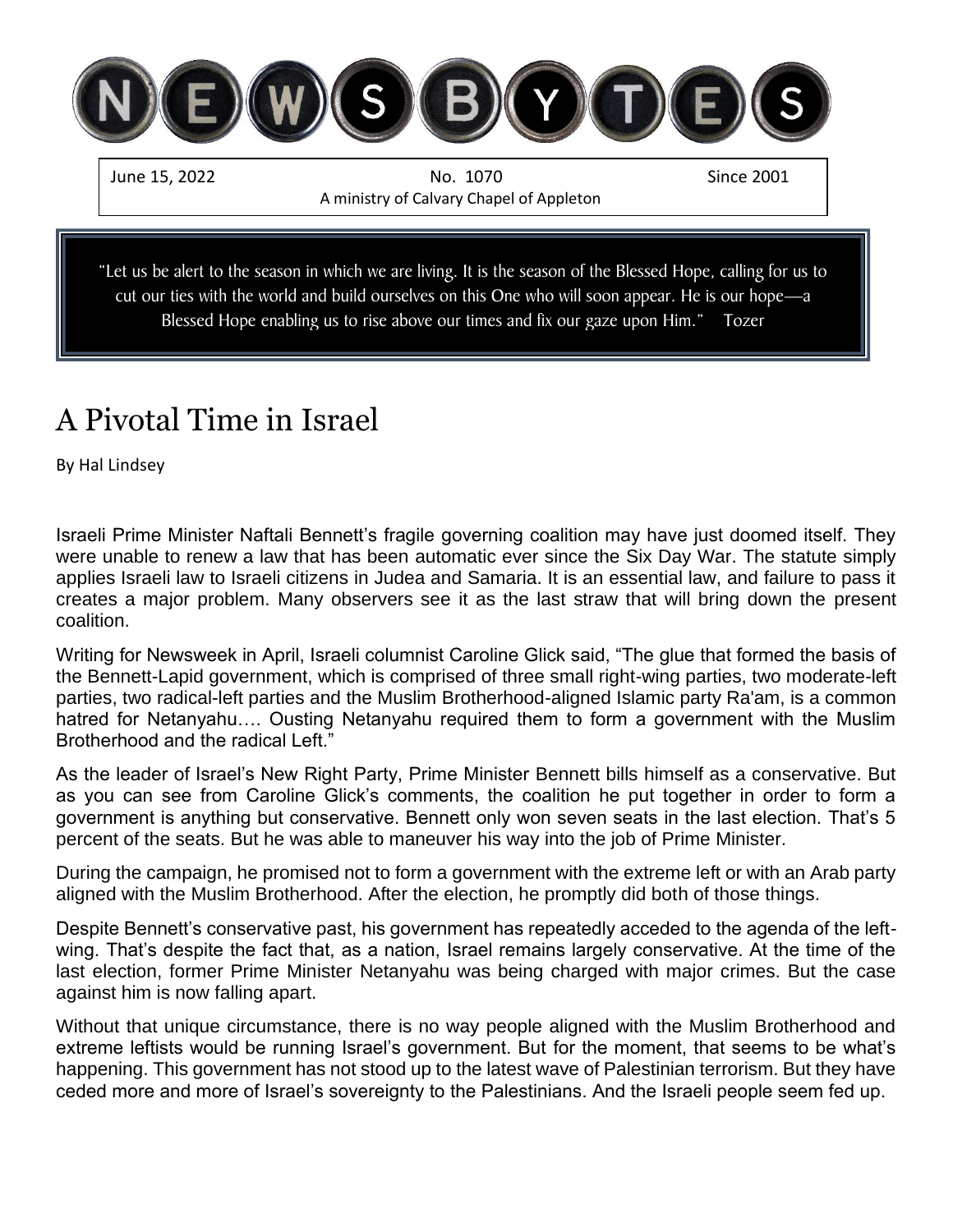In a bid to keep his power, Bennett recently invoked the Bible. According to Israel Today, "Bennett stated that if his government falls, Israel will return to a state of 'tohu va'vohu,' the two words from Genesis 1:2 that are typically translated as 'without form and void.'"

It is stunning thing for a political leader to say that he does for his nation what God did when He created the world. It does not bode well for him or his coalition.

*Keep your eyes on Israel, folks. Amazing things are afoot.*

## Is Unbelief The Real Reason America's Pulpits Are Silent Regarding Prophecy?





June 5, 2022

I'm weary of the excuses that I hear from pastors as to why they cannot talk about Jesus' glorious return for His church. I'm tired of preachers going to great lengths to avoid saying the dreaded word, "Rapture." You would think the church building roof would instantly cave in on the worshippers at even the mention of such a dreaded word.

Why are pastors today so afraid to talk about our future new bodies and Jesus' return to take us to the place that He is preparing for us [\(John 14:1-3\)](https://biblia.com/bible/kjv1900/John%2014.1-3)? The good news they have to share is beyond spectacular and amazing, yet so many go to great lengths to avoid talking about our "blessed hope."

Pastors say they fear causing division, but is that any reason to avoid teaching what Scripture tells us about the day in which we live? Is that any cause to withhold the truths about our glorious future from the ones who need it the most as they face perilous times? Pastors today have the most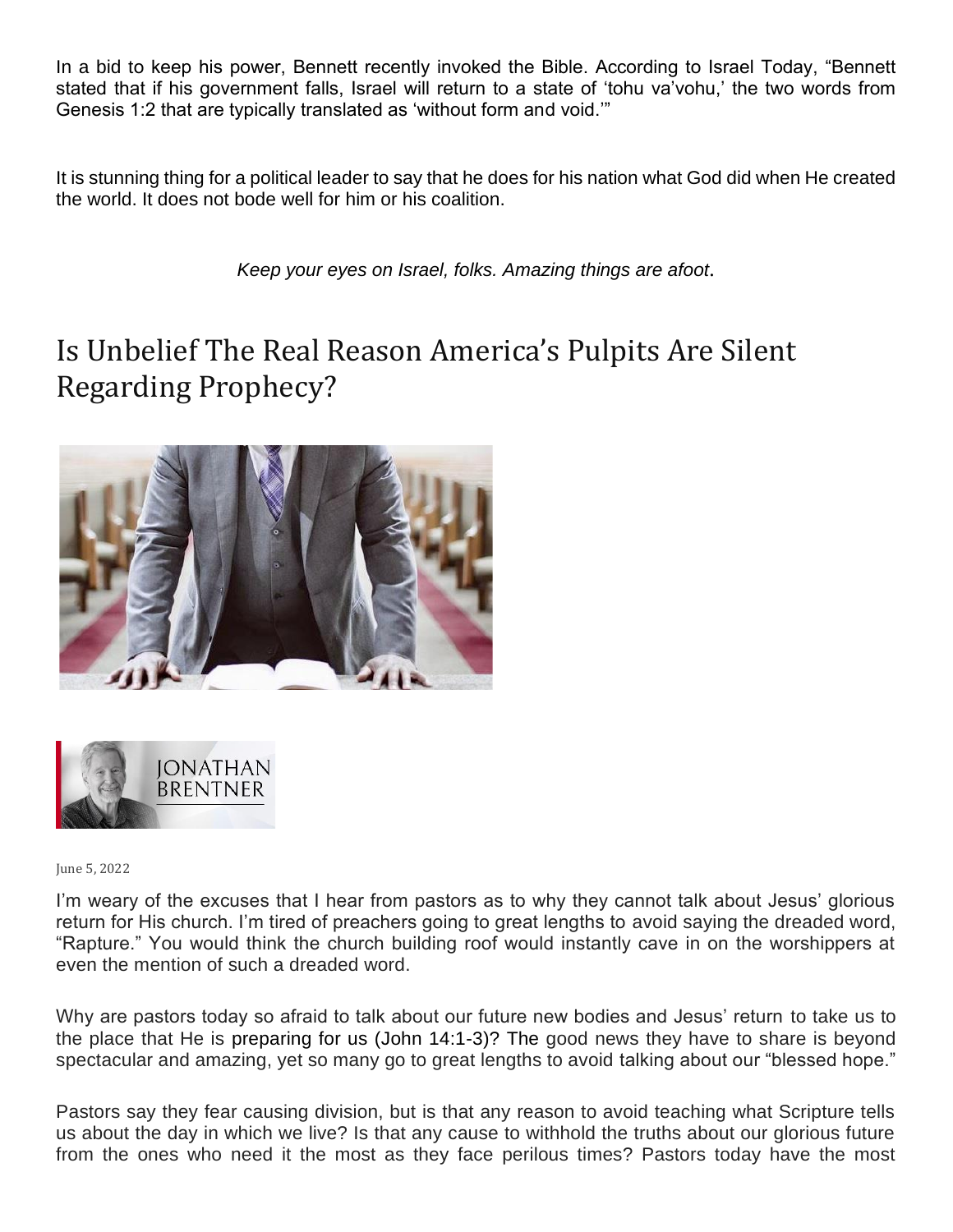spectacular news, an over-the-top wonderful and joyous hope to share with their people. *Why the silence?*

In essence, they sacrifice biblical truth on the altar of maintaining peace. Of course, the scoffers will make their opinions known. I have many painful memories and scars, both physical and emotional, from dealing with such scoffers as a young pastor. Why should these mockers of our biblical hope determine the message that one preaches? Should our message not rather come from the leading of the Holy Spirit? We do not possess "a spirit of fear but of power and love and a sound mind?" [\(2](https://biblia.com/bible/kjv1900/2%20Tim%201.7)  [Timothy 1:7\)](https://biblia.com/bible/kjv1900/2%20Tim%201.7).

Where's the courage to stand up for what the Bible says? It seems almost nonexistent today!

Some preachers say they want to focus on the Great Commission and bringing others to Jesus, which are admirable objectives to be sure. But why should that interfere with giving the saints the glorious and joyous news that they so desperately need to hear at this time?

The apostles turned the world upside down with a message that emphasized an eager anticipation of Jesus' imminent appearing. After Paul's short stay in Thessalonica, the new believers in that city knew all about the coming Day of the Lord, Jesus' imminent appearing, the future "man of lawlessness," and the antichrist's desecration of the temple in Jerusalem during the tribulation period. If Paul included these things in his proclamation of the Gospel while in Thessalonica, why do pastors refuse to talk about them with mature saints?

The apostles saw no conflict whatsoever between carrying out the Great Commission and preaching about Jesus' imminent appearing and the Day of the Lord. Paul even talked about the still future antichrist during his proclamation of the Gospel in Thessalonica.

Some pastors insist they are not equipped to talk about prophecy. But is this not true about any topic or passage of Scripture? Do they not study many hours in preparing a sermon? An abundance of resources exists today that can prepare them to effectively speak on this topic.

Is unbelief the culprit behind the silence in America's pulpits regarding prophecy? I know this is the case for those who deny the restoration of a kingdom for Israel during the millennium. But what about those pastors that claim to be premillennial?

Perhaps I am far too critical, but I think that if pastors truly believed what Scripture says about the end times, Jesus' appearing, the glorious restoration of Israel, and our reign with Christ during the Millennium, how can they possibly remain silent about these glorious truths? Do they not understand all the treasures that Jesus has prepared for us beginning with the Rapture and our immortal bodies? Why should fear keep anyone from sharing such spectacular and joyous news even with unbelievers?

Perhaps it's just me, but I truly do not understand the current reluctance to mention the Rapture in connection with our hope for the future.

Jesus is coming to give us immortal bodies and take us to the amazing place that He's preparing for us. That's far better news than hearing that one has won a three hundred-million-dollar lottery! Yet in most pulpits we hear not a peep about the Rapture, the most wonderful and encouraging and joyous news that pastors could possibly share with their congregation.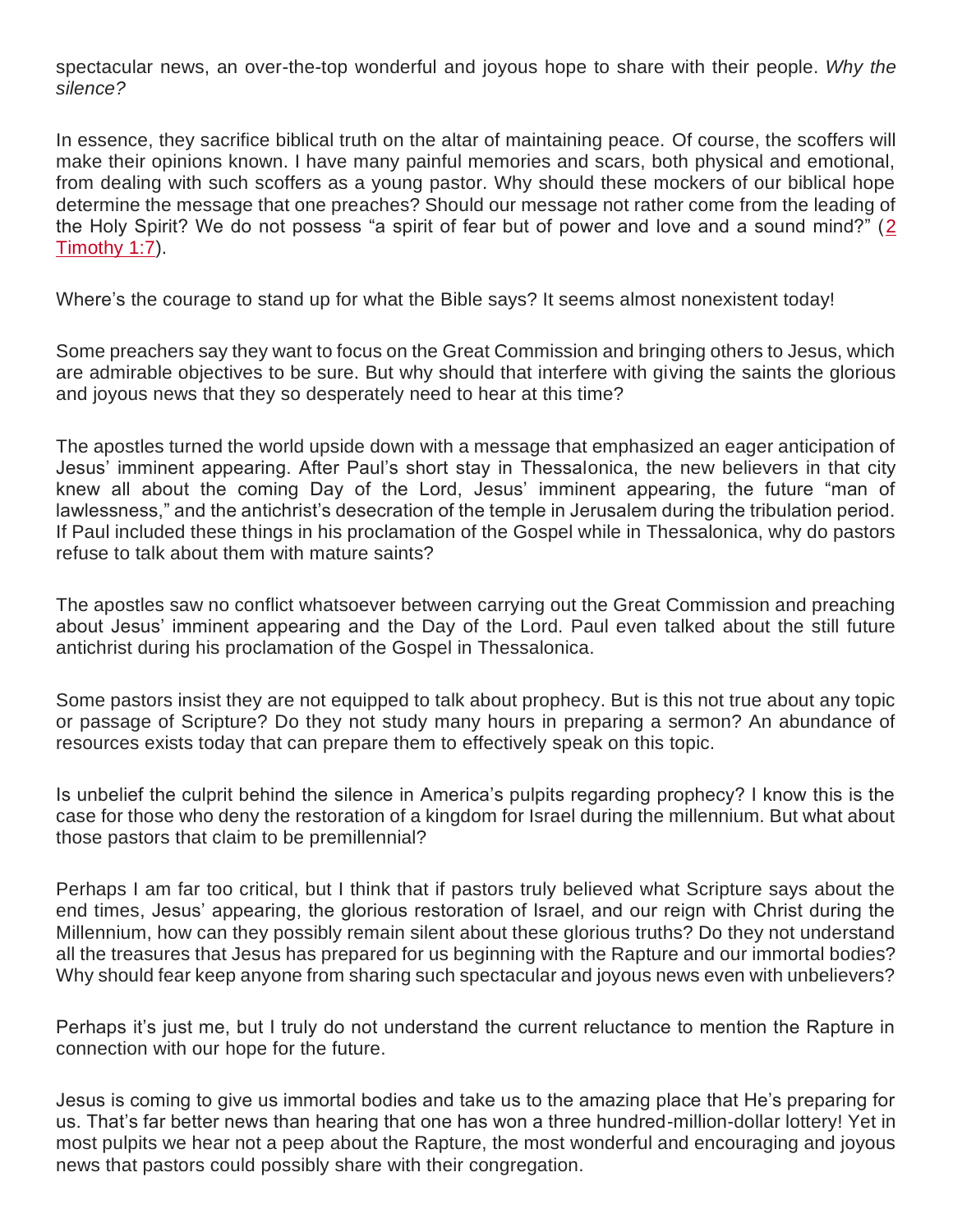*I am so weary of trying to understand this.*

Such is the state of many churches that claim to be Bible-believing. Mention that you believe in the future restoration of a kingdom to Israel and the Rapture and pastors treat you like a pariah in their midst. They ignore and totally dismiss you. "How dare you connect current events with what the Bible says will happen in the future? You must be some sort of "doomsday" radical!

No, I simply believe what Scripture says about the Day of the Lord.

I praise God for the men in our day who have the courage to preach what the Bible says about the day in which we live. Unfortunately, they are far too few. Pastors such a Brandon Holthaus, David Jeremiah, Tom Hughes, Jack Hibbs, Billy Crone, and JD Farag have encouraged and blessed me beyond measure during the past several years. Any pastor would do well to learn from these men of God and follow their example, but so few have the wisdom to do so.

I sometimes wonder why I see these things when so many leaders of our churches do not. But then I realize that it's not me at all, it's just what the Bible says. I simply believe the words on the page with the ongoing help of the Holy Spirit inside me.

It's not complicated; there's nothing at all special about me or my insights into our biblical hope. The Lord does everything in spite of me.

Perhaps it's not unbelief that keeps many pastors muzzled by fear, feelings of inadequacy, or errant reasonings that come from a faulty understanding of the Great Commission.

But in the back of my mind the question remains: Is it unbelief that keeps some pastors silent about the most amazing and glorious and joyous news they could possibly share with the saints? What else would cause them to sabotage the spectacular hope of the saints?

I can only wonder.

## [CONNECTING THE DOTS BETWEEN IRAN AND THE SAUDI-](https://www.israelunwired.com/saudi-israel-peace-iran/)[ISRAEL PEACE DEAL](https://www.israelunwired.com/saudi-israel-peace-iran/)

written by [David Mark](https://www.israelunwired.com/author/dovid-mark/)

With all the talk and excitement surrounding the Abraham Accords, Saudi Arabia, the most important Sunni player in the region has yet to make peace with Israel.

Israel and Saudi Arabia have had unofficial contact for years, with most visitors being the head of the Mossad. This is because both Saudi Arabia and Israel face a common enemy – Iran. The strategy of those working on peace between the two countries always assumed that the Iranian issue would eventually pull them together, however cooperation on this mutual threat has been accomplished without an overall deal.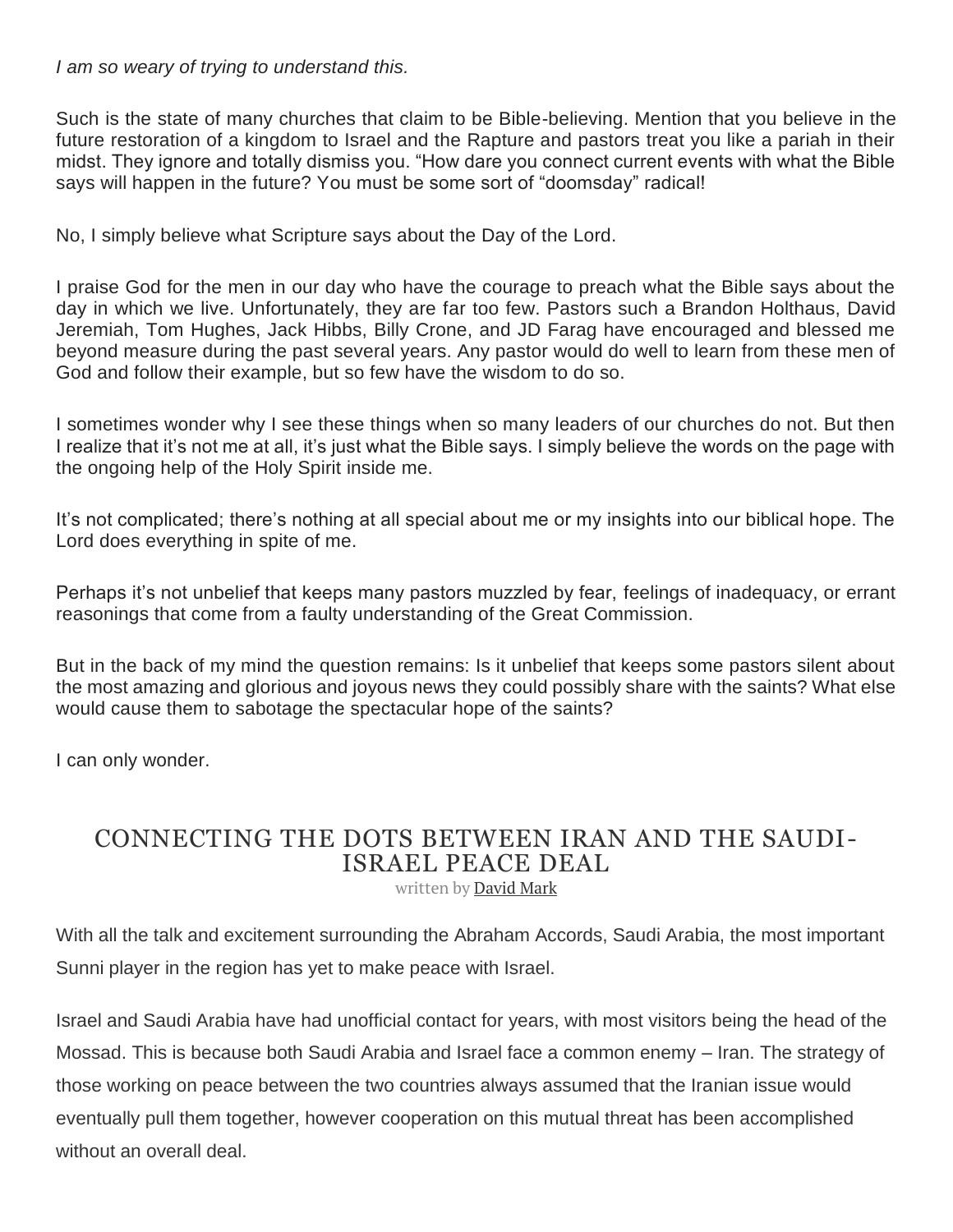The warming ties between the countries are happening because Saudi Arabia has learned from watching Bahrain and the UAE that the "palestinian" issue is no issue at all. In fact, many in the Arab world, who for years detested the "palestinian" narrative are finally seeing their views take root in the mainstream of the Sunni Arab world.

Saudi Arabia knows it must make peace with Israel. After all, the world is a very different world than it was even 10 years ago. The question for the House of Saud is what can they get in return.

Under negotiation as a first step is the return of the Tiran and Sanafir islands in the Red Sea. Saudi Arabia handed them over to Egypt in 1950. Israel then took them after the 1967 war only to return them under the 1979 peace agreement with Egypt. In 2016 Egypt agreed to return them to Saudi Arabia, but needs Israel's consent to do so.

The islands have become an important symbol of a first potential public agreement between the two countries. If the agreement goes forward it could open up doors to other agreements.

The real issue for the Saudis is public opinion in their country. They have spent a few generations conditioning the public to believe that the royal family is the bulwark against Western culture and the defender of "palestinian" rights. Peace or normalization with Israel undermines one of the foundations their rule is based on.

This is why in recent years the House of Saud has gone out of its way to drip positive editorials in government controlled newspapers. This has started to work. Saudis have started to have a positive view of Israel.

Does this mean peace or normalization is happening now? No, but the moves are positive and the Iranian threat may just be the trigger that pushes all of these other components together.

## How Many Chief Financial Officers Expect Recession? Survey Results: 100%

Have you ever heard of a survey where 100 percent of the respondents agree? I can't ever recall seeing one like that, but as you will see below, 100 percent of the corporate CFOs that were just surveyed by CNBC believe that a recession is coming by the end of next year.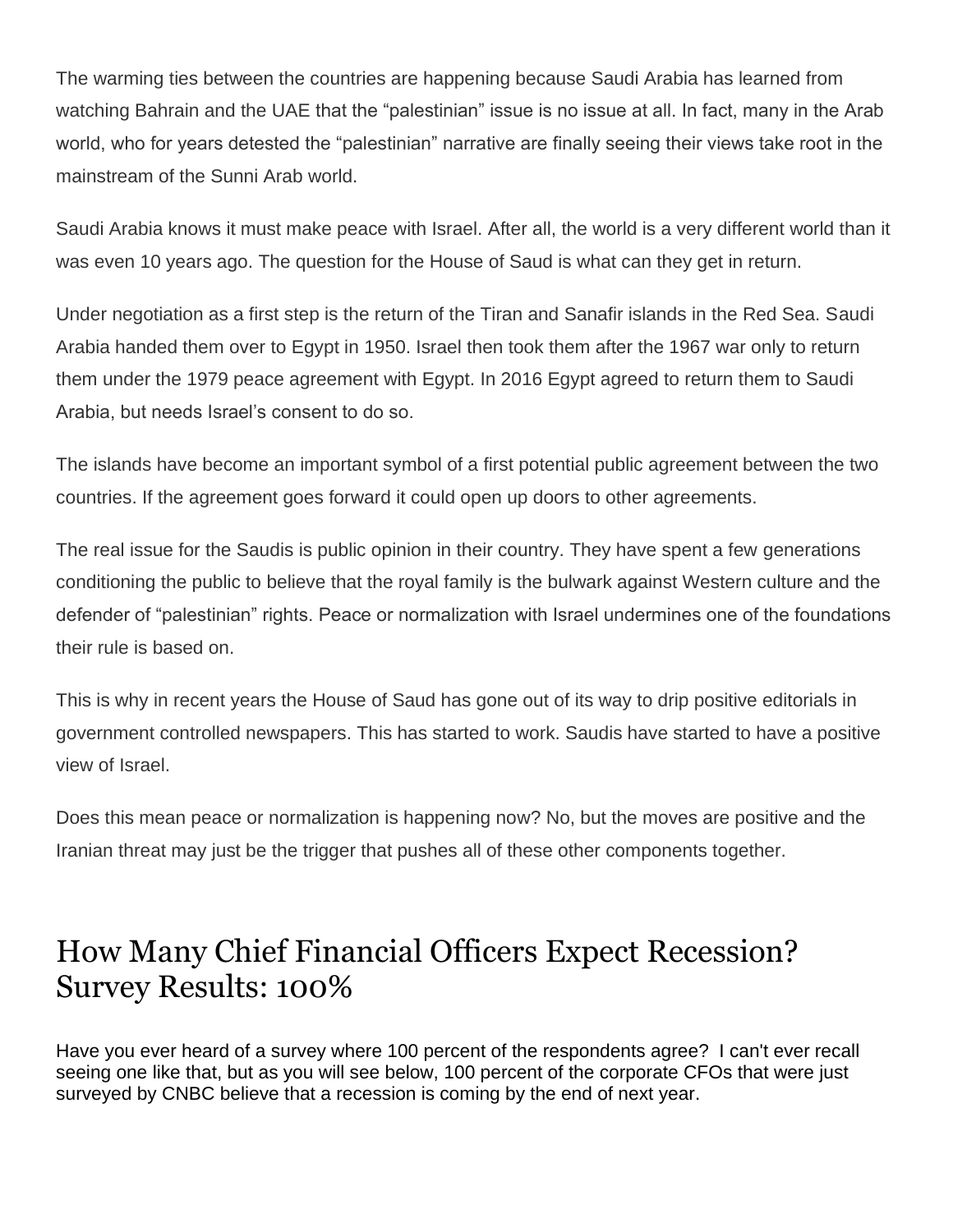At this point, our economic troubles are growing so rapidly that you would have to be deaf, dumb and blind not to see what is happening. A meltdown of historic proportions has already begun, and there is economic gloom just about everywhere that you look.

But even though the U.S. economy is clearly moving in one direction, I still didn't expect to see this sort of a consensus among corporate financial executives...

According to the majority (68%) of CFOs responding to the survey, a recession will occur during the first half of 2023. No CFO forecast a recession any later than the second half of next year, and no CFO thinks the economy will avoid a recession.

The CNBC CFO Council Q2 survey is a sample of the current outlook among top financial officers. It was conducted among 22 chief financial officers at major organizations between May 12-June 6.

Of course they are right on target.

The months ahead are going to be very difficult.

And with each passing day we continue to get more evidence that the economic slowdown is accelerating. For example, it appears that a "transportation recession" has already begun...

A downturn, if not a full-on recession, is clear in the transportation world. While the rest of the economy debates whether things are that bad, it's been clear for months to logistics providers that the situation has worsened -- and the velocity of that change is still stunning.

The cost to move a container from Asia to a major port in North America or Europe has sunk by 23% since the beginning of this year, according to maritime research firm Drewry. Spot rates have plummeted even faster; marketplace Freightos said rates from China to the West Coast are down 38% month-over-month. FreightWaves forecast this week that ocean shipping volumes will "drop off a cliff" by this summer, based on slumping bookings out of China.

Meanwhile, the most absurd housing bubble in the history of our country is clearly starting to burst. Compared to a year ago, mortgage applications were down a whopping 21 percent last week...

This just keeps getting worse: Applications for mortgages to purchase a home dropped 7% for the week, and were down 21% from a year ago, the Mortgage Bankers Association reported today. An indicator of future home sales: Potential homebuyers try to get pre-approved for a mortgage, lock in a mortgage rate, and then start house-hunting.

Mortgage rates have soared this year, and home prices have soared for years to ridiculous levels, causing layers and layers of potential buyers to abandon the market, amid "worsening affordability challenges," as the MBA called it.

On top of everything else, jobless claims just shot up to their highest level in almost six months... The number of Americans filing for unemployment benefits unexpectedly jumped last week, spiking to the highest level since mid-January in a sign the hot labor market could be starting to cool.

Figures released Thursday by the Labor Department show that applications for the week ended June 4 rose to 229,000 from an upwardly revised 202,000 a week earlier, missing the 210,000 forecast by Refinitiv analysts. It marked the biggest one-week increase since last July. The four-week average of new claims, which smooths volatility in the weekly figures, also increased slightly to 215,000 last week.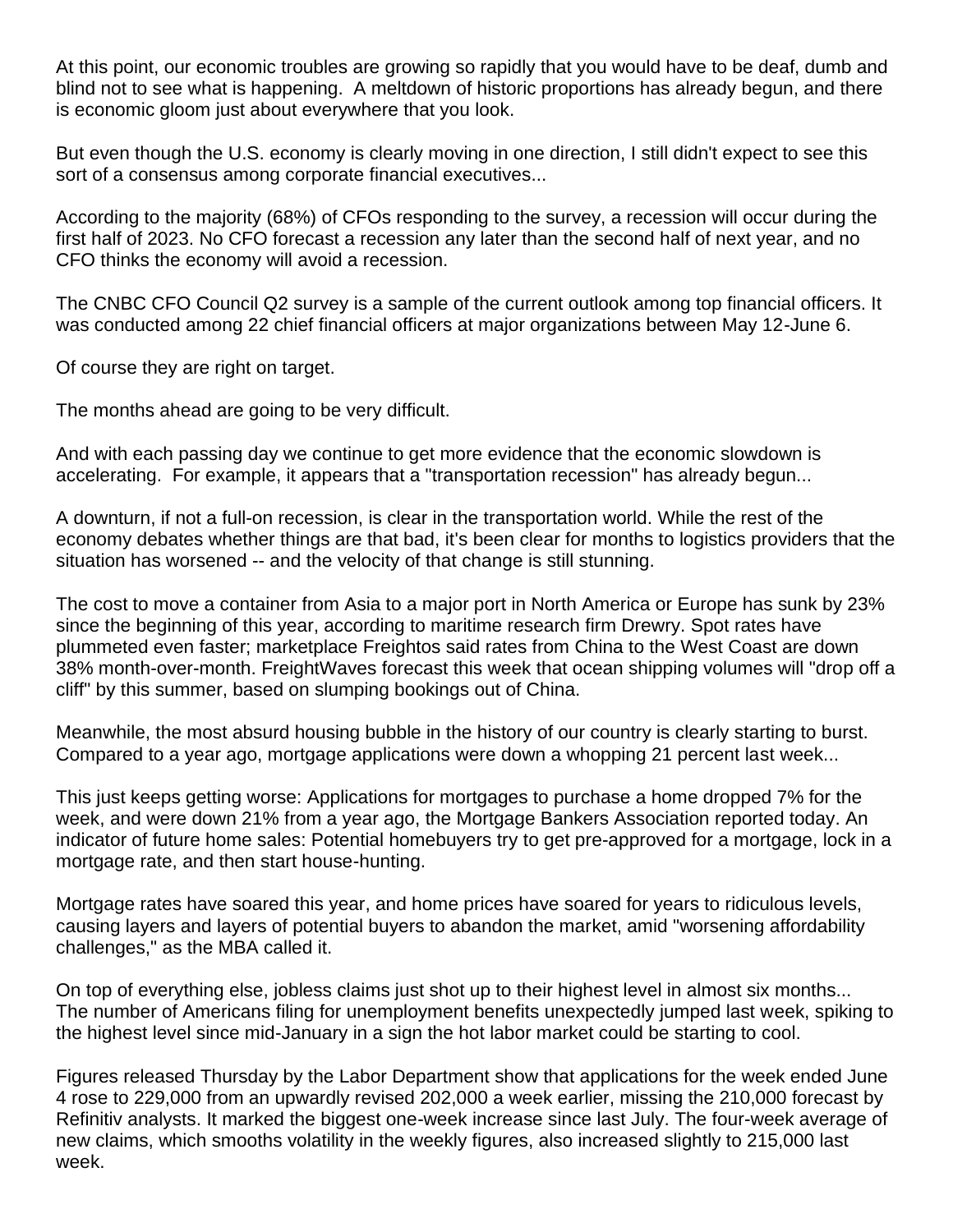But even though all of these numbers clearly indicate that a "recession" is coming, a potential "recession" is not the number one economic concern for most Americans.

That is because the worst inflation crisis in modern American history is hitting all of us extremely hard.

According to a FiveThirtyEight/Ipsos poll that was just released, 52 percent of Americans believe that inflation is "the most important issue facing the country" right now...

At this point, the answer to what Americans are most worried about is pretty straightforward: inflation. In the first FiveThirtyEight/Ipsos poll, 52 percent of Americans said the most important issue facing the country was inflation. We asked Americans this question in a variety of ways, but regardless of how we asked it, the top answer was always the same: inflation.

Other surveys have come up with similar results. For example, just check out these numbers from the Pew Research Center...

Seven-in-ten Americans view inflation as a very big problem for the country, followed by the affordability of health care (55%) and violent crime (54%).

About half say gun violence and the federal budget deficit are very big problems (51% each), according to a Pew Research Center survey conducted April 25-May 1 among 5,074 U.S. adults.

Inflation is something that the American people can see on a daily basis.

On Thursday, the average price of a gallon of gasoline in the United States hit five dollars a gallon for the first time ever.

And as I pointed out the other day, experts are warning that it will soon cross the six dollar threshold.

The grocery store is another place where all of us can clearly see the rampant inflation that is happening. A single shopping cart of food can easily cost \$300 these days, and that is absolutely insane.

Unfortunately, this is just the beginning, and most Americans realize this. In fact, one survey just discovered that approximately two-thirds of us expect inflation to get even worse over the next year...

The Federal Reserve, the Biden administration, and Wall Street's economists are confident that inflation will be brought down over the coming year. The American public disagrees.

Two-thirds of Americans say they expect inflation to get worse over the next year, according to a poll conducted by The Washington Post and George Mason University's Schar School of Policy and Government.

Some of us have been warning for years that the decisions that our leaders were making would destroy the stability of our currency.

Now nightmarish inflation is officially here.

And some of us have been warning for years that our rapidly growing long-term economic problems would eventually result in a meltdown of epic proportions.